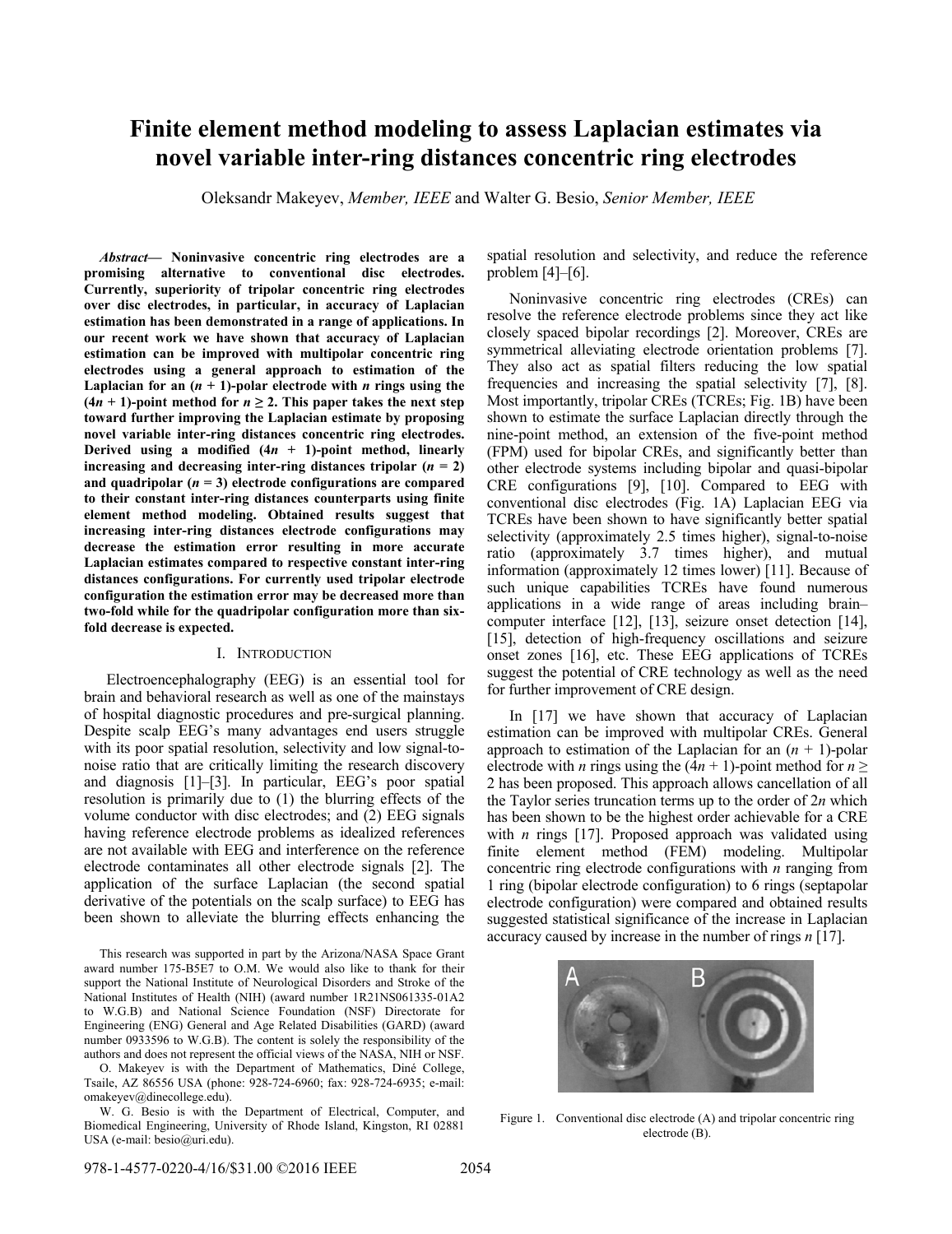To the best of the authors' knowledge, all the previous research on CREs was based on the assumption of constant inter-ring distances (distances between consecutive rings). This means that distances between the rings were not considered as a means of improving the accuracy of Laplacian estimation. This paper takes the next fundamental step toward further improving the Laplacian estimation accuracy by proposing novel variable inter-ring distances concentric ring electrodes. Laplacian estimates for linearly increasing and linearly decreasing inter-ring distances TCRE  $(n = 2)$  and quadripolar CRE (QCRE;  $n = 3$ ) configurations are derived using a modified  $(4n + 1)$ -point method from [17] and directly compared to their constant inter-ring distances counterparts using Laplacian estimation errors obtained via FEM modeling. Obtained results suggest that increasing inter-ring distances CRE configurations may offer more accurate Laplacian estimates compared to respective constant inter-ring distances CRE configurations.

#### II. MATERIALS AND METHODS

#### *A. Notations and Preliminaries*

In [17] general  $(4n + 1)$ -point method for constant interring distances (*n* + 1)-polar CRE with *n* rings was proposed. It was derived using a regular plane square grid with all interpoint distances equal to *r* presented in Fig. 2.

It has been shown that for a case of multipolar CRE with *n* rings ( $n \geq 2$ ) we obtain a set of *n* FPM equations for Laplacian potential  $\Delta v_0$ , one for each ring with radii ranging from *r* ( $v_0$ ,  $v_{r,1}$ ,  $v_{r,2}$ ,  $v_{r,3}$ , and  $v_{r,4}$  on Fig. 2) to *nr* ( $v_0$ ,  $v_{nr,1}$ ,  $v_{nr,2}$ ,  $v_{nr,3}$ , and  $v_{nr,4}$  on Fig. 2) around the point with potential  $v_0$ [17]:



Figure 2. Regular plane square grid with inter-point distances equal to *r*.

$$
\frac{1}{2\pi} \int_{0}^{2\pi} v(nr,\theta) d\theta - v_0 = \frac{(nr)^2}{4} \Delta v_0
$$
\n
$$
+ \frac{(nr)^4}{4!} \int_{0}^{2\pi} \int_{j=0}^{4} \sin^{4-j}(\theta) \cos^j(\theta) d\theta \left(\frac{\partial^4 v}{\partial x^{4-j} \partial y^j}\right)
$$
\n
$$
+ \frac{(nr)^6}{6!} \int_{0}^{2\pi} \int_{j=0}^{6} \sin^{6-j}(\theta) \cos^j(\theta) d\theta \left(\frac{\partial^6 v}{\partial x^{6-j} \partial y^j}\right) + \dots
$$
\n(1)

To estimate the Laplacian for this general case the *n* equations are combined in a way that cancels all the truncation terms up to the highest order that can be achieved for *n* rings (equal to 2*n* as shown in [17]) increasing the accuracy of the Laplacian estimate. In order to find such a combination we arrange the coefficients  $l^k$  of the truncation

terms 
$$
\frac{(lr)^k}{k!} \int_{0}^{2\pi} \sum_{j=0}^{k} \sin^{k-j}(\theta) \cos^j(\theta) d\theta \left(\frac{\partial^k v}{\partial x^{k-j} \partial y^j}\right)
$$
 for order k

ranging in increments of 2 from 4 to 2*n* and ring radius multiplier *l* ranging from 1 to *n* into an  $n - 1$  by *n* matrix *A* that is a function only of the number of the rings *n*:

$$
A = \begin{pmatrix} 1 & 2^4 & \cdots & n^4 \\ 1 & 2^6 & \cdots & n^6 \\ \vdots & \vdots & \ddots & \vdots \\ 1 & 2^{2n} & \cdots & n^{2n} \end{pmatrix}
$$
 (2)

A matrix equation of the form  $A\overline{x} = \overline{0}$  is equivalent to a homogeneous system of linear equations where  $\bar{0}$  is the  $(n -$ 1)-dimensional zero vector and  $\bar{x}$  is the *n*-dimensional vector that allows the cancellation of all the truncation terms up to the order of 2*n* by setting the linear combination of *n* coefficients  $l^k$  corresponding to all ring radii for each order  $k$ equal to  $0$  [17].

## *B. Variable (Linearly Increasing and Linearly Decreasing) Inter-ring Distances CREs*

We consider the case of CRE configurations with variable inter-ring distances that increase or decrease linearly the further the concentric ring lies from the central disc. To modify the  $(4n + 1)$ -point method from [17] to the case of linearly increasing inter-ring distances, the distance between the central point with potential  $v_0$  and four points on the smallest concentric ring is set equal to *r*. The distance between the first and the second smallest concentric ring is set equal to 2*r*, etc. In this case the sum of all the inter-ring distances to the largest, *n*-th, outer ring can be obtained using the formula for the *n*-th term of the triangular number sequence that describes the sum of all points in a triangular grid where the first row contains a single point and each subsequent row contains one more point than the previous one to be equal to  $n(n + 1)/2$ . Therefore, modified matrix *A* of truncation term coefficients  $l^k$  from (2) for linearly increasing inter-ring distances CRE is equal to:

$$
A' = \begin{pmatrix} 1 & 3^4 & \cdots & \left(\frac{n(n+1)}{2}\right)^4 \\ 1 & 3^6 & \cdots & \left(\frac{n(n+1)}{2}\right)^6 \\ \vdots & \vdots & \ddots & \vdots \\ 1 & 3^{2n} & \cdots & \left(\frac{n(n+1)}{2}\right)^{2n} \end{pmatrix}
$$
(3)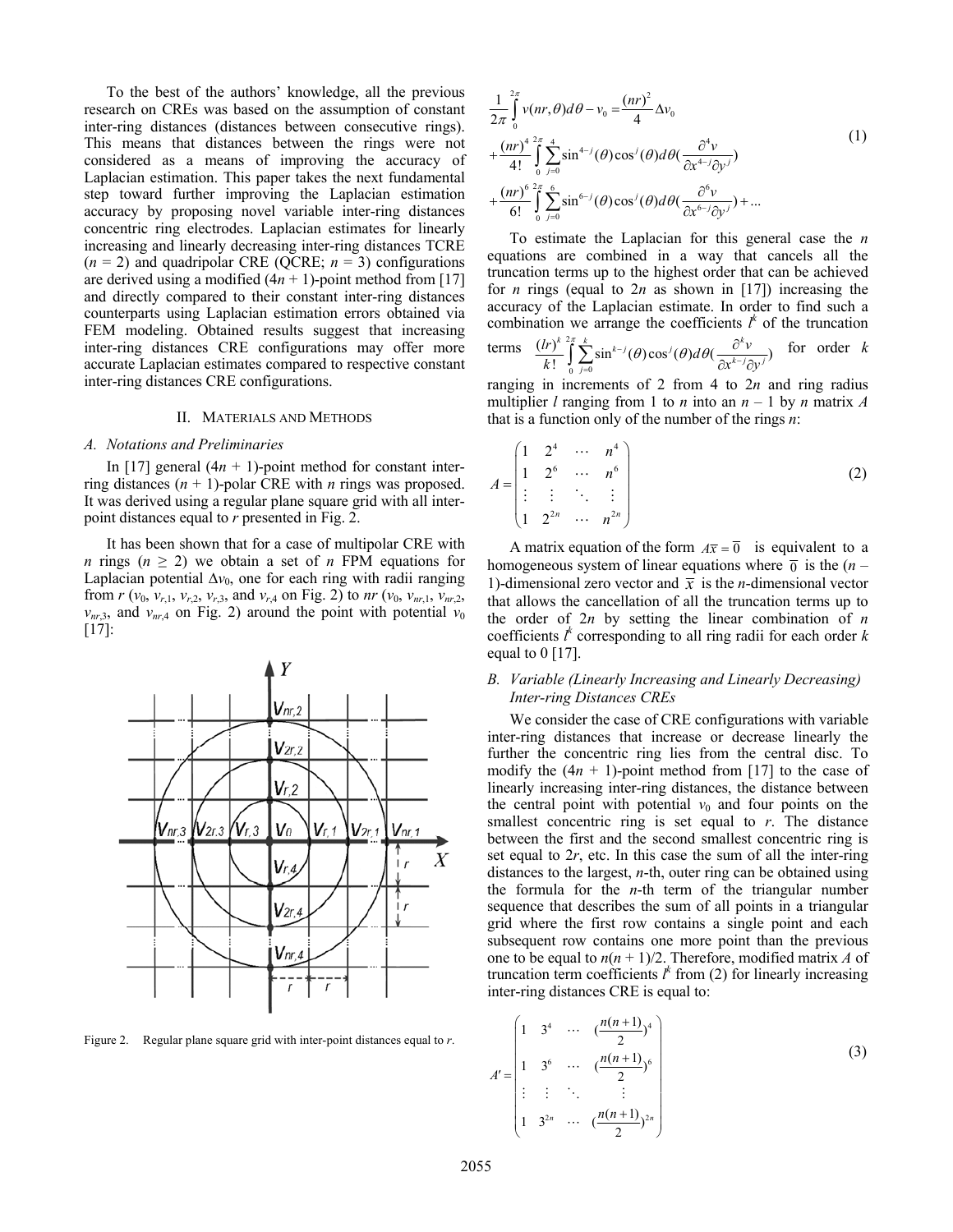In the opposite case of CRE configuration with inter-ring distances decreasing linearly the further the concentric ring lies from the central disc the distance between the largest, *n*th, outer ring and the second largest concentric ring is equal to *r*. The distance between the second largest and the third largest concentric rings is set equal to 2*r*, etc. In this case the sum of all the inter-ring distances preceding the outer, *n*-th, concentric ring can also be found using the formula for the *n*th term of the triangular number sequence due to the commutative property of addition. Therefore, modified matrix A of truncation term coefficients  $l^k$  from (2) for linearly decreasing inter-ring distances CRE is equal to:

$$
A'' = \begin{pmatrix} n^4 & (2n-1)^4 & \cdots & \left(\frac{n(n+1)}{2}\right)^4 \\ n^6 & (2n-1)^6 & \cdots & \left(\frac{n(n+1)}{2}\right)^6 \\ \vdots & \vdots & \ddots & \vdots \\ n^{2n} & (2n-1)^{2n} & \cdots & \left(\frac{n(n+1)}{2}\right)^{2n} \end{pmatrix} \tag{4}
$$

#### *C. FEM Modeling*

To directly compare the discrete Laplacian estimates including the previously proposed constant inter-ring distances TCRE  $(n = 2)$  and QCRE  $(n = 3)$  configurations to their counterparts with variable inter-ring distances a FEM model from [9], [10], [17] was used with an evenly spaced square mesh size of 600 x 600 located in the first quadrant of the *X*-*Y* plane above a unit charge dipole projected to the center of the mesh and oriented towards the positive direction of the *Z*. Namely, comparisons to the linearly increasing and linearly decreasing variable inter-ring distances TCRE and QCRE configurations respectively were drawn. Bipolar CRE configuration  $(n = 1)$  was also included in the FEM model. To ensure direct comparability of results for different CRE configurations, all modeled CREs had the same dimensions despite having different numbers of rings. The largest, outer ring radius for all the CRE configurations was selected to be equal to 6*r* since 6 is the least common multiple of 2 and 3. Relative locations of concentric rings, with respect to the central disc, for all the TCREs and QCREs modeled are presented in Fig. 3. At each point of the mesh, the electric potential  $\phi$  generated by a unity dipole was calculated with the formula for electric potential due to a dipole in a homogeneous medium of conductivity *σ* [18]:

$$
\phi = \frac{1}{4\pi\sigma} \frac{(\overline{r}_p - \overline{r}) \cdot \overline{p}}{|\overline{r}_p - \overline{r}|^3}
$$
(5)

where  $\overline{r} = (x, y, z)$  and  $\overline{p} = (p_x, p_y, p_z)$  represent the location and the moment of the dipole and  $\overline{r}_p = (x_p, y_p, z_p)$  represents the observation point.

The analytical Laplacian was then calculated at each point of the mesh, by taking the second derivative of the electric potential  $\phi$  [18]:

$$
L = \Delta \phi = \frac{\partial^2 \phi}{\partial x^2} + \frac{\partial^2 \phi}{\partial y^2}
$$
 (6)

According to [18], this results in:



Figure 3. Relative locations of rings for constant (panel A), increasing (panel B) and decreasing inter-ring distances (panel C) TCREs and QCREs.

$$
L = \frac{3}{4\pi\sigma} \left[ 5(z_p - z)^2 \frac{(\overline{r}_p - \overline{r}) \cdot \overline{p}}{|\overline{r}_p - \overline{r}|^7} - \frac{(\overline{r}_p - \overline{r}) \cdot \overline{p} + 2(z_p - z)p_z}{|\overline{r}_p - \overline{r}|^5} \right]
$$
(7)

Laplacian estimates for seven CRE configurations were computed at each point of the mesh where appropriate boundary conditions could be applied. Modeling was repeated for different integer multiples of *r* ranging from 1 to 10. Since the model was tied to the physical dimensions (in cm) through the target physical size of the CRE, the smallest CRE diameter was equal to 0.5 cm (multiple of *r* equal to 1) and the largest was equal to 5 cm (multiple of *r* equal to 10). The dipole depth was equal to 5 cm.

Derivation of Laplacian estimate coefficients for variable inter-ring distances CRE configurations was performed using the approach proposed in this paper by finding the null space of matrices  $A'$  from (3) and  $A''$  from (4) for  $n = 2$  and  $n = 3$ . For TCREs the coefficients were  $(81, -1)$  and  $(81, -16)$  for increasing and decreasing inter-ring distances respectively. For QCREs the coefficients were  $(4374, -70, 1)$  and  $(6875, -1)$ 2187, 625) for increasing and decreasing inter-ring distances respectively. Coefficients for constant inter-ring distances CRE configurations were adopted from [17]:  $(16, -1)$  for TCRE and (270, –27, 2) for QCRE. These seven estimates including three for TCRE (with constant, increasing, and decreasing inter-ring distances respectively), three for QCRE, and one for bipolar CRE configuration were then compared with the calculated analytical Laplacian for each point of the mesh where corresponding Laplacian estimates were computed using Relative Error and Maximum Error measures [9], [10], [17]:

Relative Error<sup>*i*</sup> = 
$$
\sqrt{\frac{\sum (\Delta v - \Delta^i v)^2}{\sum (\Delta v)^2}}
$$
 (8)

Maximum Error' = max 
$$
|\Delta v - \Delta' v|
$$
 (9)

where *i* represents the seven Laplacian estimation methods used to approximate the Laplacian potential  $\Delta^i v$  and  $\Delta v$ represents the analytical Laplacian potential.

#### III. RESULTS

The FEM modeling results of two error measures computed for seven Laplacian estimation methods corresponding to seven CRE configurations using equations (8) and (9) respectively are presented on a semi-log scale in Fig. 4 for CRE diameters ranging from 0.5 cm to 5 cm.